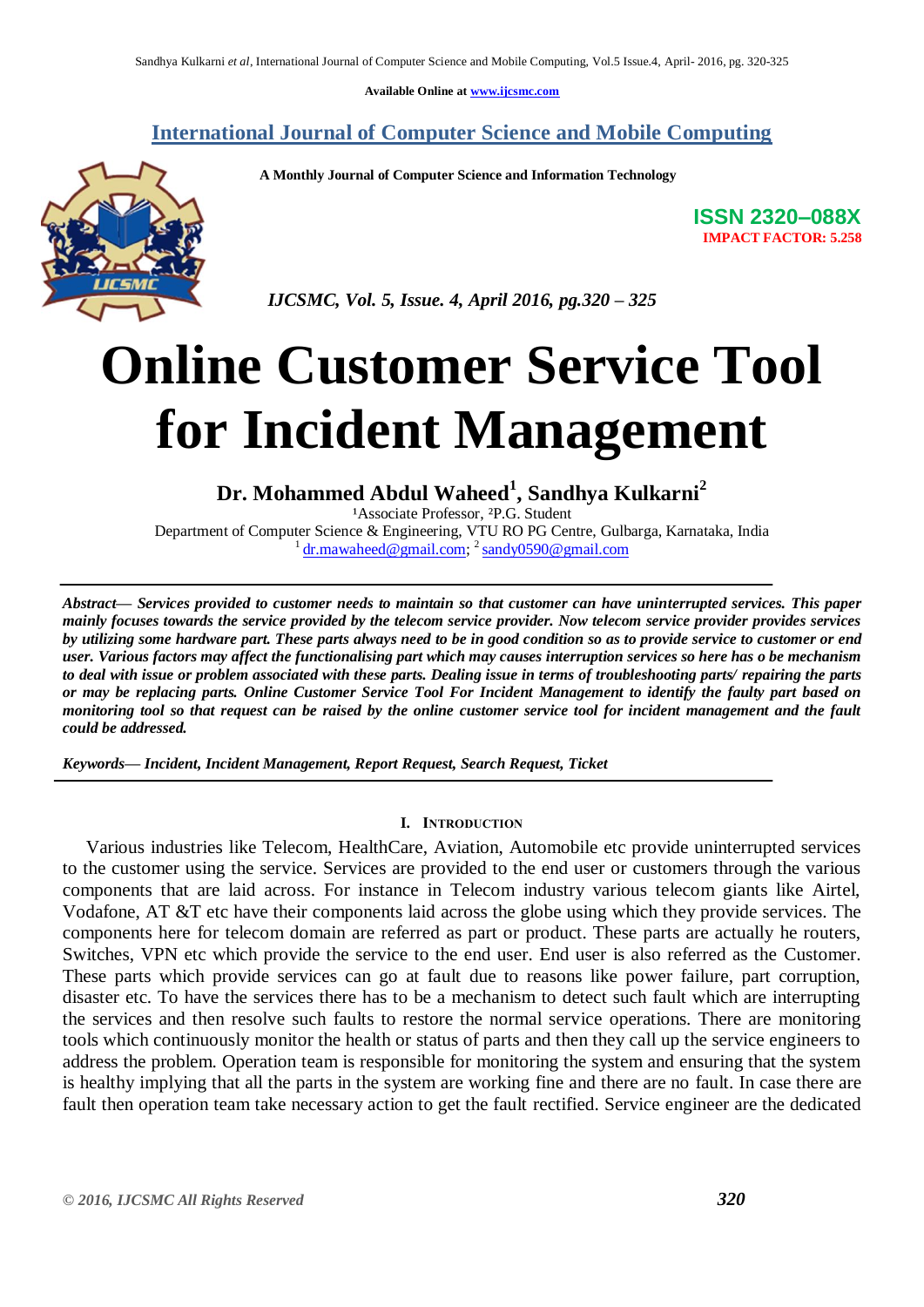set of skilled guys who are trained or have the capability to get the faulty parts rectified for restoration of normal services. On fault detection operation team convey to service engineers and follow up till the resolution. This is manual task where operation team has to communicate to the respective service engineer to resolve the problem and have the services back to normal.

# **II. INCIDENT MANAGEMENT**

 Incident management is a defined process for logging, recording and resolving incidents. The aim of incident management is to restore the normal services to the customer as soon as possible, often through a work around or temporary fixes, rather than through trying to find a permanent solution.

# **III. RELATED WORK**

 As of today whenever a part is at fault then the operation team has o communicate this to the service Engineer who belongs to the region where the part is at fault. Explain him he problem and then ask him to visit the physical site and rectify the problem. This is usually done by calling up the correct Service Engineer. Progress of the issue is tracked with the Service Engineer using call or email till the issue or the part which is at fault is restored back. This is tedious and time consuming task.

# **Disadvantages of Existing System:**

1) Manual and tedious task as the Operations team has to first identify the part which is at fault. Based on that hey find the geographical location or site where the part is located so that they determine the Service Engineer who is located in the same geographical region. Fetch the contact details and then provide all the information to the SE so that he can check the problem.

2) Contact is made to SE using call or email which is a time consuming task.

3) No formal rack of the progress of issue as all is tracked manually.

4) Lo of manual intervention as everything has to be communicated well in detail to the SE, any discrepancy can lead o delay in resolution of the issue.

5) Priority cannot be communicated to the SE he can only be apprised that he issue needs to be looked with highest priority.

## **IV. PROPOSED SYSTEM**

 In his paper, we propose an Online Customer service Tool for Incident Management which aims to provide the operations team or CSM (Customer Service Managers) with a portal using which they can locate the part from the database and then create an incident or ticket with problem. Upon successful creation of incident gets routed to the appropriate Service Engineer.

Service Engineer can just look at the incident and find all the details about the par which is at fault. Based on the priority of the incident he starts working towards the resolution of the problem. He can also change the status of the incident till the closure of the problem so that the CSM or Operation team can track the progress of the issue that was reported under the Incident.

# **Advantages of Proposed System***:*

- 1) Incident are properly logged.
- 2) Incident are properly routed.
- 3) Incident status is accurately reported.
- 4) Queue of unresolved incident is visible and reported.
- 5) Incident are properly prioritized and handled in the appropriate sequence.
- 6) Resolution provided meets the requirement of the SLA for the customer.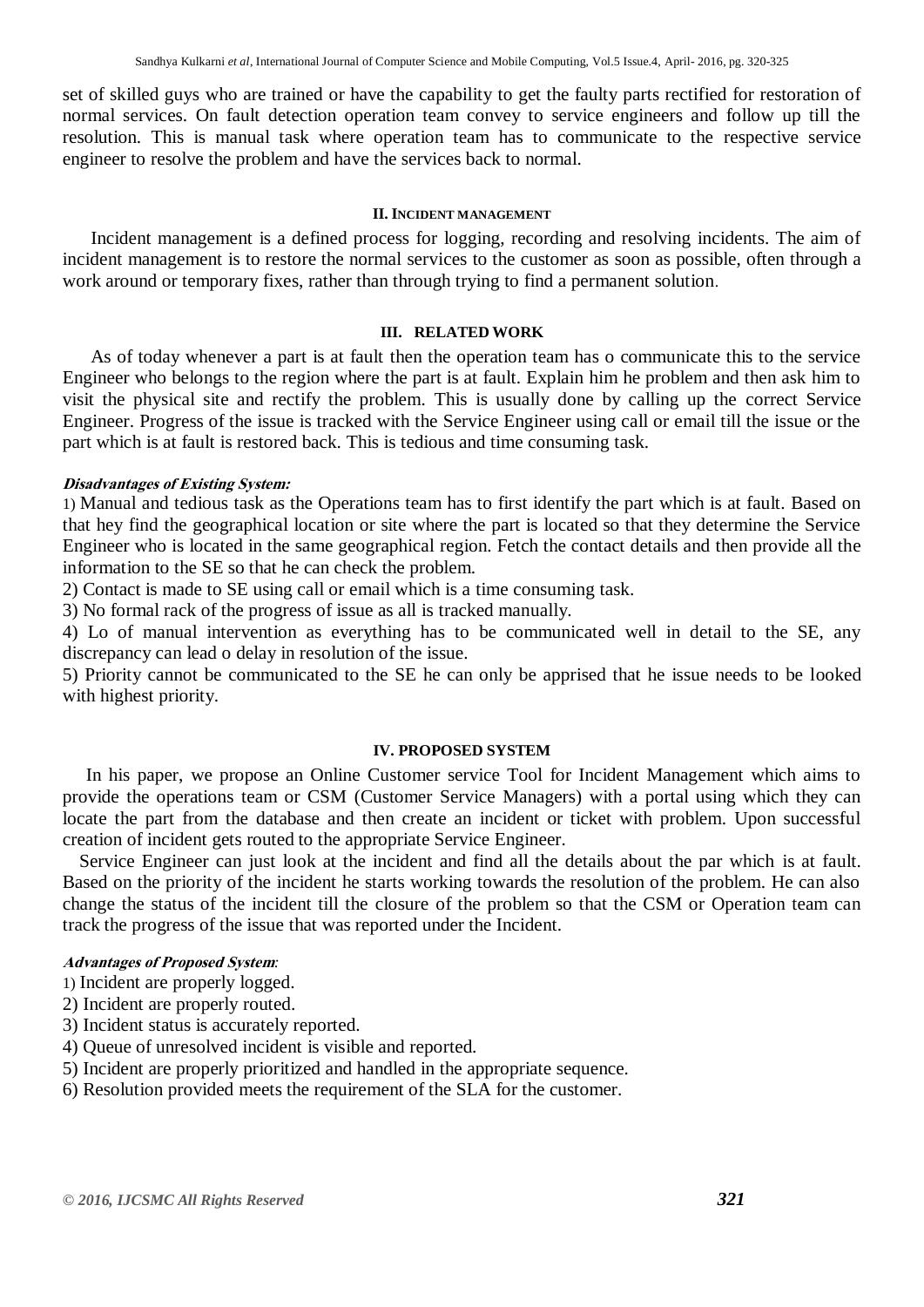7) No manual intervention.

8) Central repository using which we can track and incident and all the incident are stored at a central place.

9) Auto destination rules ensure that the incident is routed to the correct Service Engineer automatically

# **V. SYSTEM ARCHITECTURE**

Entire workflow of this tool can be explained with the below diagram





The above diagram outlines a typical lifecycle of a ticket from Creation to Closure.

- 1) Login to the tool- The process is initiated by accessing the tool using your Login and Password.
- 2) Find Ticket/ Add Note You can use the tool to search for and view open Ticket Request and check on their progress. You can also provide us with additional information on the issue by adding notes which will automatically get directed to the correct group working on resolving the issue.
- 3) Create Ticket– To register a ticket; you need to create a new Incident. The system will generate a Incident ID as a confirmation that the information has successfully be logged.
- 4) Validate and Direct to Service Engineer The Ticket is immediately validated and routed to the appropriate group to take the necessary action.
- 5) Resolve Problem The Group receiving the ticket will now be responsible for troubleshooting and identifying a resolution to the problem. You may be contacted by a member of the group to discuss possible solutions and if necessary send a field engineer to your site.
- 6) Confirms Resolution Once the suitable solution is identified, an automatic email is sent to you and anyone else on the distribution list to request your authorization to close the Ticket.
- 7) OK to Close To ensure that you are totally satisfied with the resolution, we ask that you provide your agreement to close the Ticket.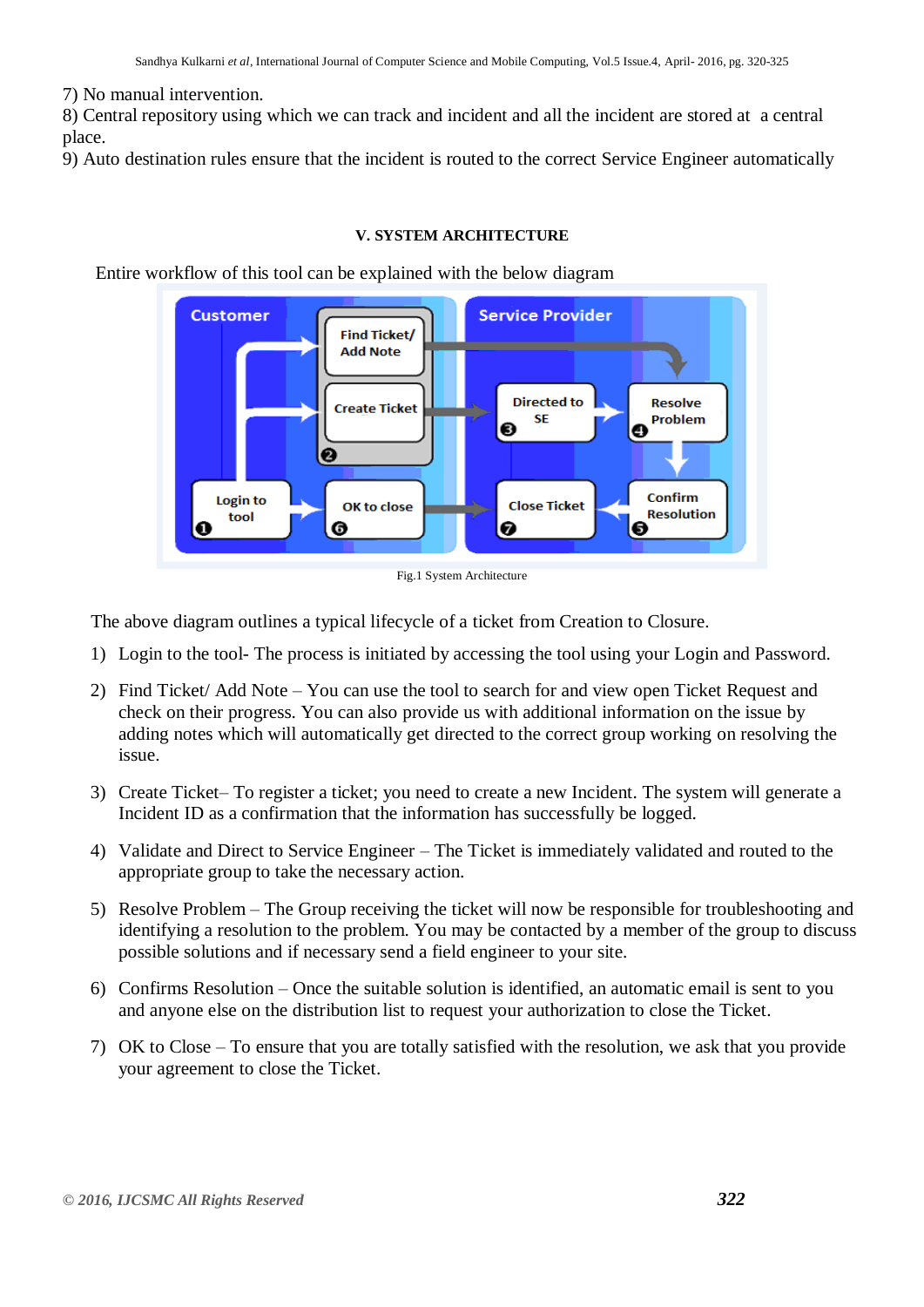8) Close Ticket – Only after we have received your confirmation, the Ticket will be closed or after three business days if we don't hear from you.

## **VI. IMPLEMENTATION**

 For an IT organization it is important to implement successfully right-sized incident management process. An unsuccessful [incident management process](http://www.greycampus.com/opencampus/itil-foundation/incident-management) will decrease the productivity and increase the downtime and support cost.

 The implementation process has to be in place for keeping all the service up and running. [ITIL](http://www.greycampus.com/blog/it-service-management/itil-service-life-cycle)  (Information Technology Infrastructure Library) [is a framework it is mainly used by IT services for](http://www.greycampus.com/blog/it-service-management/itil-service-life-cycle)  [selection, planning and delivery the services to business. ITIL](http://www.greycampus.com/blog/it-service-management/itil-service-life-cycle) lifecycle involves roles from different groups and support teams within an organization. An incident manager or operational team is responsible for implementing the process and coordinating activities between different team to ensure that to the agreed service level agreement.

Roles and functions involved in the Incident management process are –

*First Level Support - Service Desk:* They are the only point of contact for the users. They are non-technical person having sufficient business knowledge. Their tasks include

- 1) The user has to login in to the tool.
- 2) Performing initial diagnosis and trouble-shooting the problem
- 3) Directing the incident or case to next level
- 4) Tracking the incident and following up with the concerned service engineer team on incident status
- 5) Updating the incident log and the user or end user with the status.
- 6) Closing incidents once the customer expectations are met.

*Second Level Support – Service Engineer Team:* The service engineer team has the same objective as that of the service desk – to restore the service as quickly as possible, but they are technically strong and dedicated set of skilled guys who are trained or have the capability to get the faulty parts rectified for restoration of normal services.

*Third Level Support – Hardware/Software Team*: There support is requested by the technical team if they find the issue is due to hardware or software fault. It includes support from network, voice, server, desktop, and database or environment team.

*Steps for setting up the incident management process* **–**

- 1) First implement the Service desk.
- 2) Make proper decision of interface between incident management and service desk.
- 3) Define clear business objectives and goals.
- 4) Involve and consult technical IT staff.
- 5) Plan necessary business and incident management process training for service desk and all involved staff and groups.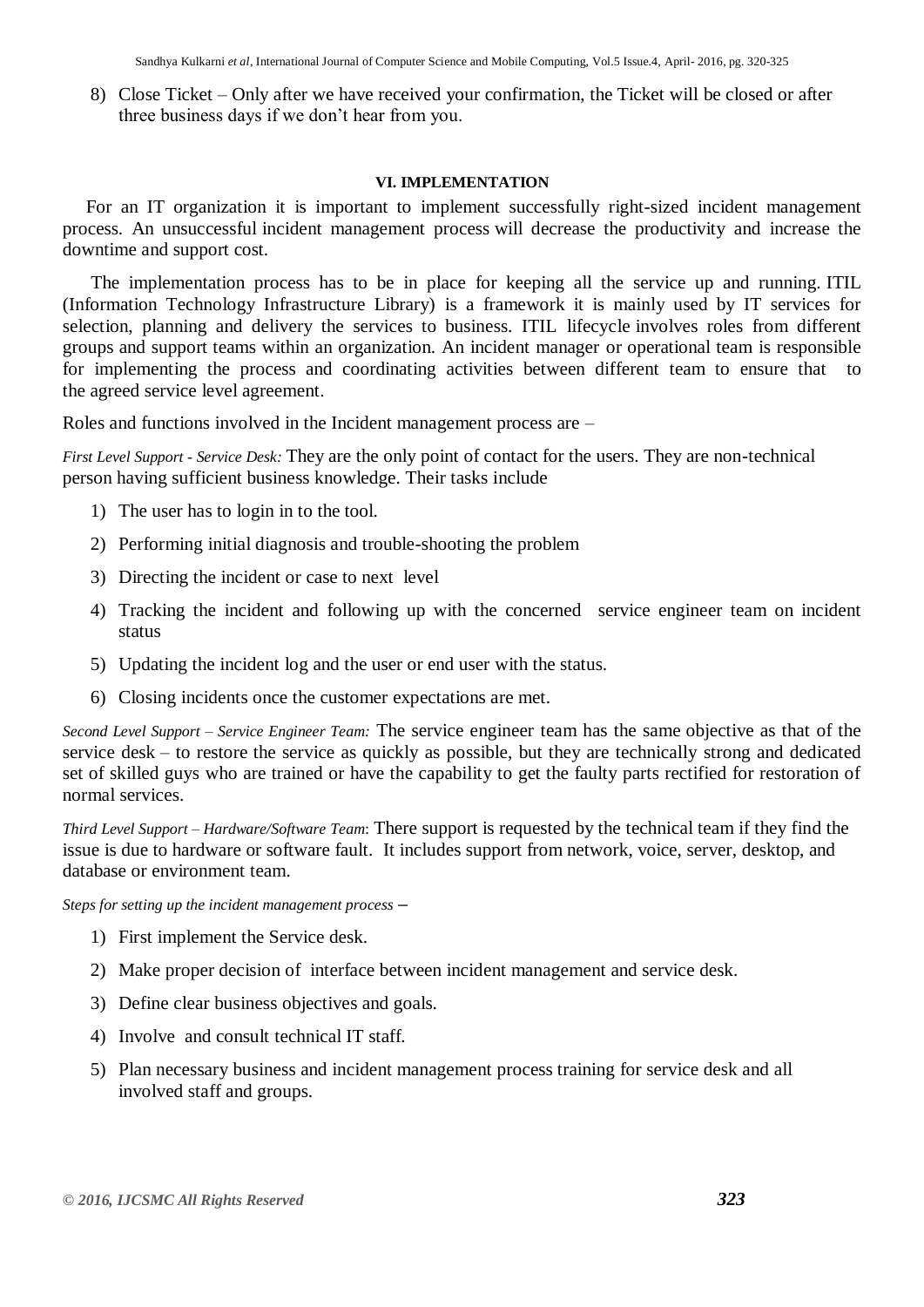- 6) Setup priorities for service desk training first.
- 7) Maintain a dashboard or log with the contact details of the support groups and their respective details.
- 8) Ensure the target for number of objectives for effectiveness of incident management.
- 9) Ensure that incident management training –who, when.
- 10) Produce a monthly reports on the number of incidents logged and time taken to resolve them and the time the equipment is unavailable- .this is your baseline
- 11) Prepare plan, policies and procedures to protect the organization from incident attack.
- 12) Decide what incident management reports and procedure are required.
- 13) Monitor the incident management process is regularly reviewed..

Post implementations ensure that the customer and business needs are met. Surveys can be done to monitor user's perception rather than availability statistics and expectation, defines whether the service is meeting their needs. Design a scope of the survey template that is easy to complete and decide the target audience. Conduct the survey regularly and make sure that the your user understands the benefits. Publish results and follow through on survey result and work on areas that need improvement.

## **VII. MODULE DESCRIPTION**

 The main of this project is to simulate such ticketing tool which will be used by the Customer Service Managers to cater such faults efficiently and efficiently thereby ensuring continuous services to their respective clients. The Online Customer Service Tool is an application which is used to provide the customer with facility for creating, managing and checking the progress of their issue resolutions.

*1) Report Request***:** This module is used to create part request on site. The user has enter the part name which is fault. After entering the fields when user clicks on Search button new screen will be open. Under this four types of part request is created i.e. Request\_name, Request\_type, Request\_severity and Request\_priority. After entering all the mandatory fields when user clicks on Create Request button Header ID is created and new screen will open to add multiple line items on click of Add button.

*2) Request Dashboard***:** In this module when we clicked on the Request Dashboard menu item then a new screen gets opened. The request dashboard screen includes the information related to case details.

*3) Search Request*: Search Request Portal provides the information for each and every part Request created by the user in Clarify. User has to just enter the respective Header id and on clicking Submit will display all the records in the fields and respectively in two tabs at the bottom named Site and Part details, Account details. Site and part details will provide the information like Site\_ID, Part\_Name and Site\_Name. Account details will display the detail information about the person who created the case.

*4) User Profile***:** This module display all the detail information related to account details and Personal information of user. If in case user wants to change his account details like Password then user has to contact the system Admin.

### **VIII. CONCLUSION**

 We have proposed an Online Customer Service Tool for Incident Management which automates the entire process of logging the incident for the parts which are at fault. This tool automates the routing of the incident to the correct Service engineer which helps in speedy resolution of the problem. This tool also